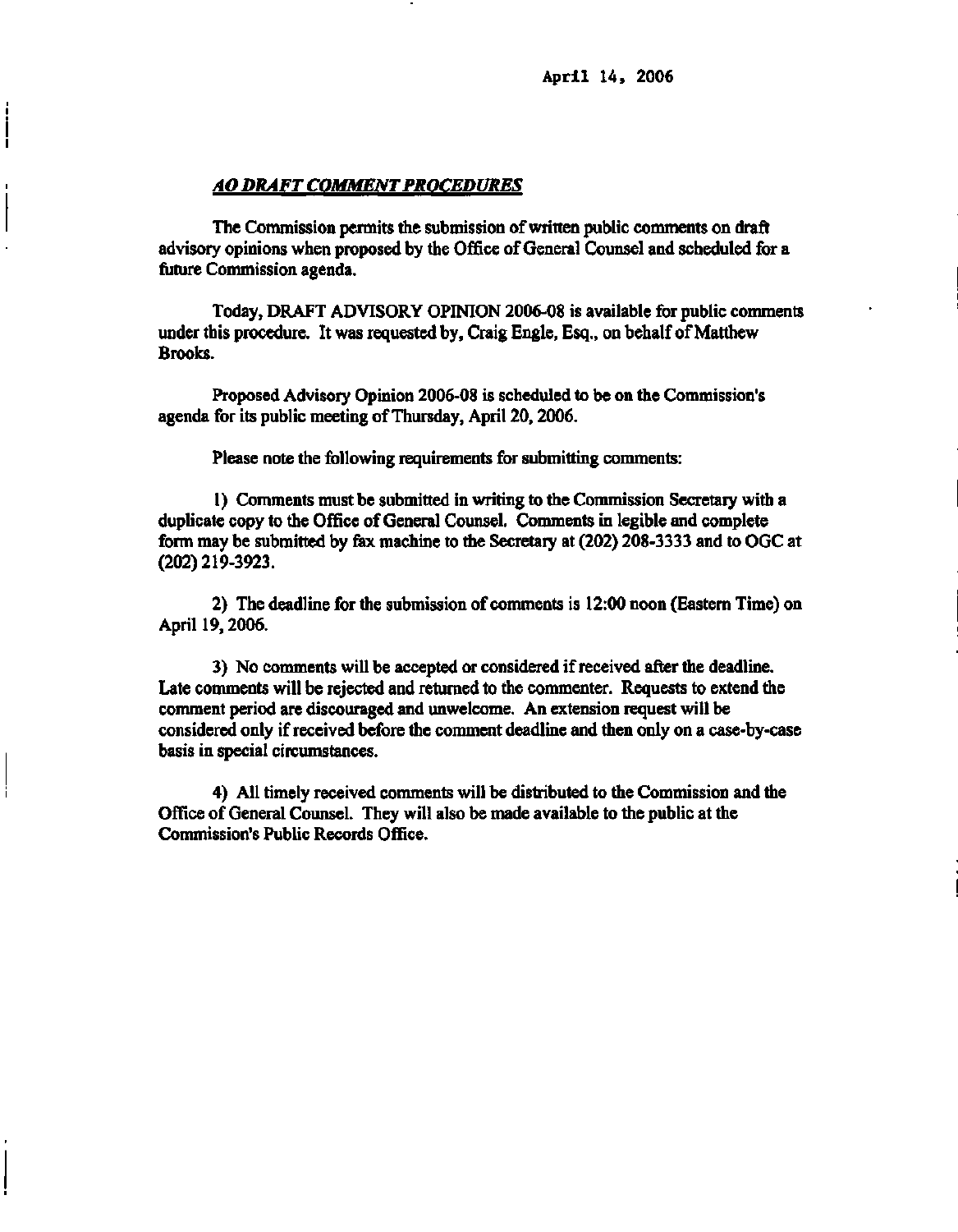# *CONTACTS*

Press inquiries: Robert Biersack (202) 694-1220

Commission Secretary: Mary Dove (202) 694-1040

Other inquiries:

To obtain copies of documents related to AO 2006-08, contact the Public Records Office at (202) 694-1120 or (800) 424-9530.

For questions about comment submission procedures, contact Rosemary C. Smith, Associate General Counsel, at (202) 694-1650.

#### *MAILING ADDRESSES*

Commission Secretary Federal Election Commission 999 E Street, NW Washington, DC 20463

Rosemary C. Smith Associate General Counsel Office of General Counsel Federal Election Commission 999 E Street, NW Washington, DC 20463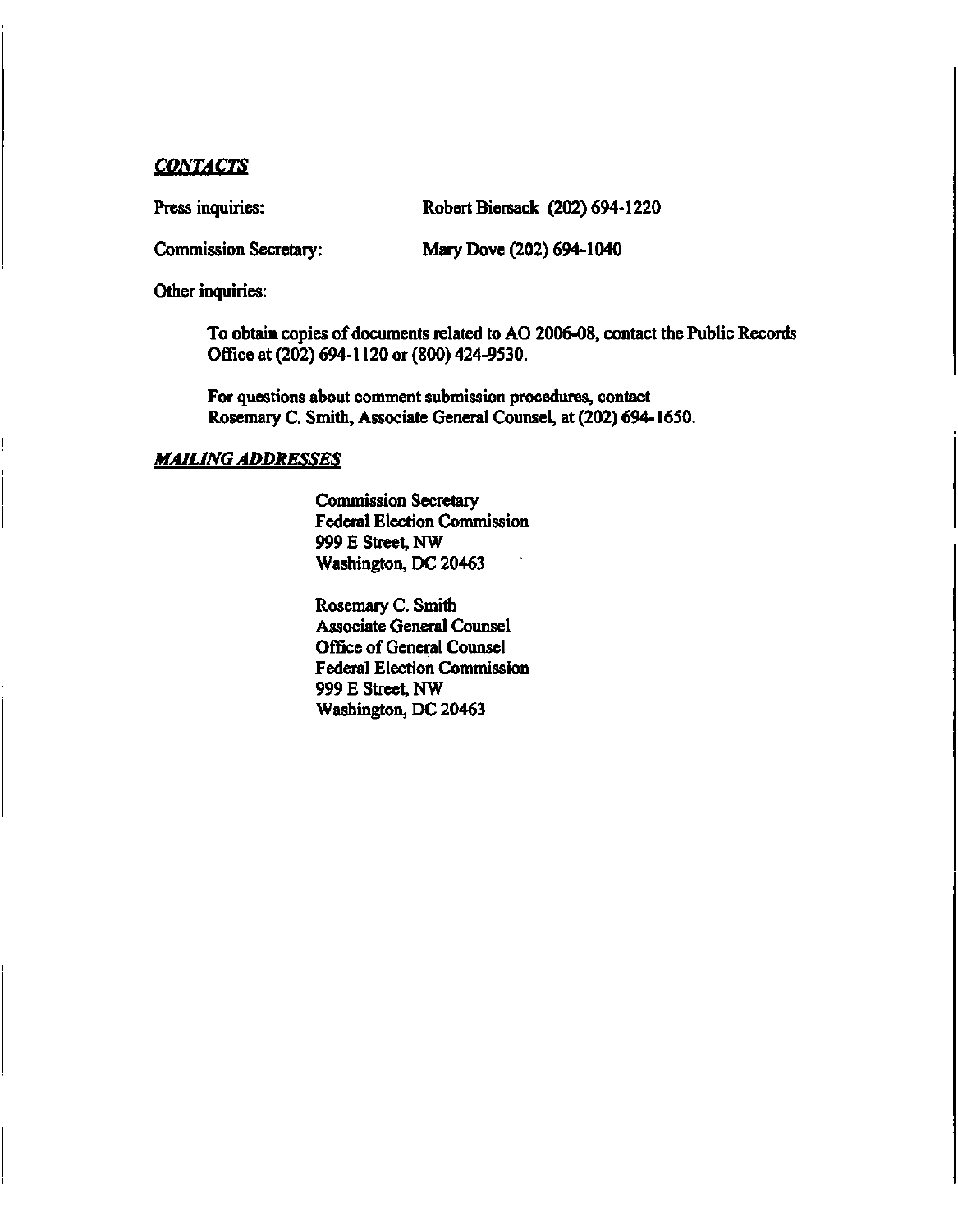#### **AGENDA DOCUMENT NO. 06-32**



 $\ddot{\cdot}$ 

ł

**FEDERAL ELECTION COMMISSION Washington, DC 20463** 

**RECEIVED FEDERAL ELECTION COMMISSION SECRETARIAT** 

2006 APR IU P 4:27

**APR T4 2006** 

#### **MEMORANDUM**

**TO:** 

**The Commission** 

**THROUGH:** 

**Robert J. Costa Acting Staff Director** 

**FROM:**  Lawrence H. Norton **General Counsel** */)r* 

> **Rosemary C. Smith/^G? Associate General Counsel**

Mai T. Dinh **MTD** by  $\aleph$ . **Assistant General Counsel** 

Daniel K. Abramson  $\omega$ ) **A** <sup>*A*</sup> **Attorney** 

**Subject:** 

**Draft AO 2006-08** 

**Attached is a proposed draft of the subject advisory opinion. We request that this draft be placed on the agenda for April 20,2006.** 

 $\frac{1}{2}$  .  $\frac{1}{2}$ 

**Attachment** 

and the more of the second contract of the second contract of the second contract of the second contract of the

**AGENDA ITEM For Meeting afr tJ-lo-ota** 

# **SUBMITTED LATE**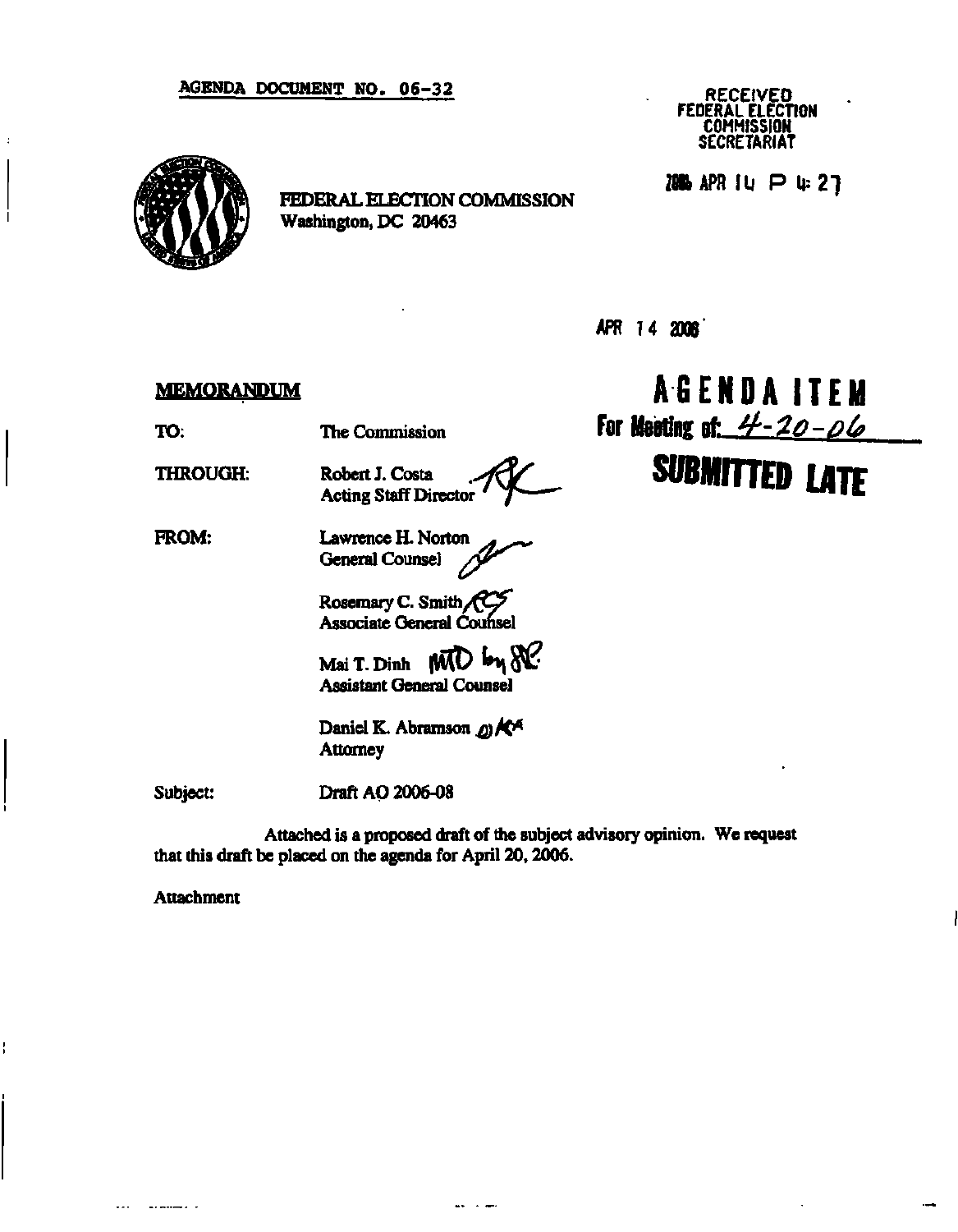| $\mathbf{I}$<br>$\mathbf{2}$ | <b>ADVISORY OPINION 2006-08</b>                                                                   |
|------------------------------|---------------------------------------------------------------------------------------------------|
| $\overline{\mathbf{3}}$<br>4 | Mr. Craig Engle, Esq.<br><b>Arent Fox PLLC</b><br><b>DRAFT</b>                                    |
| 5                            | 1050 Connecticut Ave., NW                                                                         |
| 6<br>7                       | Washington, DC 20036                                                                              |
| 8                            | Dear Mr. Engle:                                                                                   |
| 9                            | We are responding to your advisory opinion request on behalf of Matthew Brooks                    |
| 10                           | concerning the application of the Federal Election Campaign Act of 1971, as amended               |
| 11                           | (the "Act"), and Commission regulations to an as-yet unnamed corporation (the                     |
| $12 \overline{ }$            | "Corporation") to be formed by Mr. Brooks. The Corporation intends to collect and                 |
| 13                           | forward contributions from individuals at their request to political committees, Federal          |
| 14                           | candidates, and other entities. The Commission concludes that these proposed activities           |
| 15                           | are permissible, with certain modifications, regarding contributions to unauthorized              |
| 16                           | political committees. However, the Corporation may not collect and forward                        |
| 17                           | contributions to Federal candidates or their authorized committees.                               |
| 18                           | <b>Background</b>                                                                                 |
| 19                           | The facts presented in this advisory opinion are based on your letters received on                |
| 20                           | February 17, 2006 and February 21, 2006.                                                          |
| 21                           | Mr. Brooks intends to form a for-profit corporation that would provide                            |
| 22                           | commercial services to individuals ("subscribers") interested in making contributions and         |
| 23                           | donations to Federal and non-Federal candidates, political committees, and non-profit             |
| 24                           | organizations. <sup>1</sup> The Corporation plans to accept funds from subscribers who will, at a |
| 25                           | later date, direct those funds to be contributed to the candidates or political committees,       |
| 26                           | or donated to other non-profit organizations the subscriber selects. The subscribers will         |

 $\begin{array}{c} \end{array}$ 

i

 $\overline{\phantom{a}}$ 

للمستمر للملت

 $\frac{1}{2}$  , and  $\frac{1}{2}$  , and  $\frac{1}{2}$  , and  $\frac{1}{2}$  , and  $\frac{1}{2}$  , and  $\frac{1}{2}$ 

 $\frac{1}{1}$ 

 $\equiv$ 

and the component of the contract of the component of the  $\alpha$  -  $\alpha$ 

**<sup>1</sup> This advisory opinion is limited to addressing your proposal as it relates to Federal candidates and registered political committees.**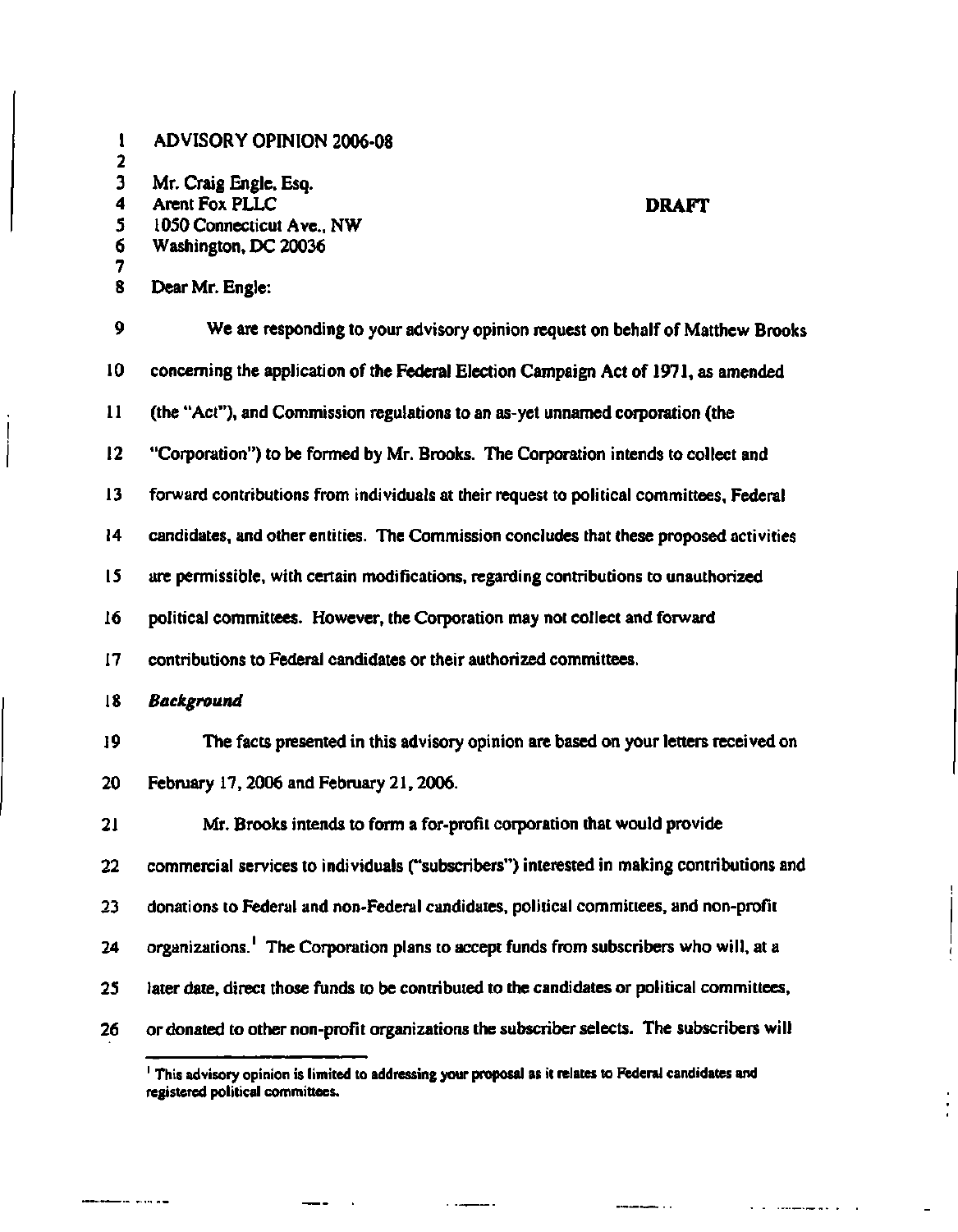$\mathbf{I}$ 

| I           | also pay a service fee that will be deposited into the Corporation's treasury. The money    |
|-------------|---------------------------------------------------------------------------------------------|
| $\mathbf 2$ | the subscriber allocates for future contributions and donations will be deposited into a    |
| 3           | separate merchant account, where it will remain until the subscriber designates a           |
| 4           | candidate, political committee, or other non-profit organization as the recipient of the    |
| 5           | funds, or asks for the funds to be returned. Once the subscriber indicates to the           |
| 6           | Corporation that he or she would like to make a contribution or donation, the Corporation   |
| 7           | will forward the designated amount of funds to the recipient political committee.           |
| 8           | candidate, or other non-profit organization within ten days.                                |
| 9           | The Corporation will obtain each subscriber's occupation and employer                       |
| 10          | information and provide it to the recipients, whenever necessary. The Corporation will      |
| 11          | adopt various screening and verification procedures to prevent the making of prohibited     |
| 12          | contributions, and will forward contributions only insofar as the Corporation deems them    |
| 13          | permissible. It will disallow subscribers from exceeding contribution limits if that can be |
| 14          | determined based on records maintained by the Corporation. Upon registration for the        |
| 15          | service, subscribers will be informed of the Act's contribution limits and source           |
| 16          | restrictions, and State laws where applicable, and will be required to attest that they are |
| 17          | complying with the Act. <sup>2</sup> The Corporation will provide up-to-date information to |
| 18          | subscribers regarding their remaining contribution limits and account balance.              |

**<sup>2</sup> The attestation language will include the following:** 

a mara da dan bara da san san san sa

**Federal law prohibits contributions from the general treasury funds of corporations, labor organizations, or national banks. Therefore we are required to ask you to confirm the following statements:** 

**<sup>1.</sup> This contribution is made from my own funds, and not those of another.** 

**<sup>2.</sup> This contribution is not made from the general treasury funds of a corporation, labor organization or national bank.** 

**<sup>3.</sup> I am not a Federal government contractor, nor am I a foreign national who lacks permanent resident status in the United States.**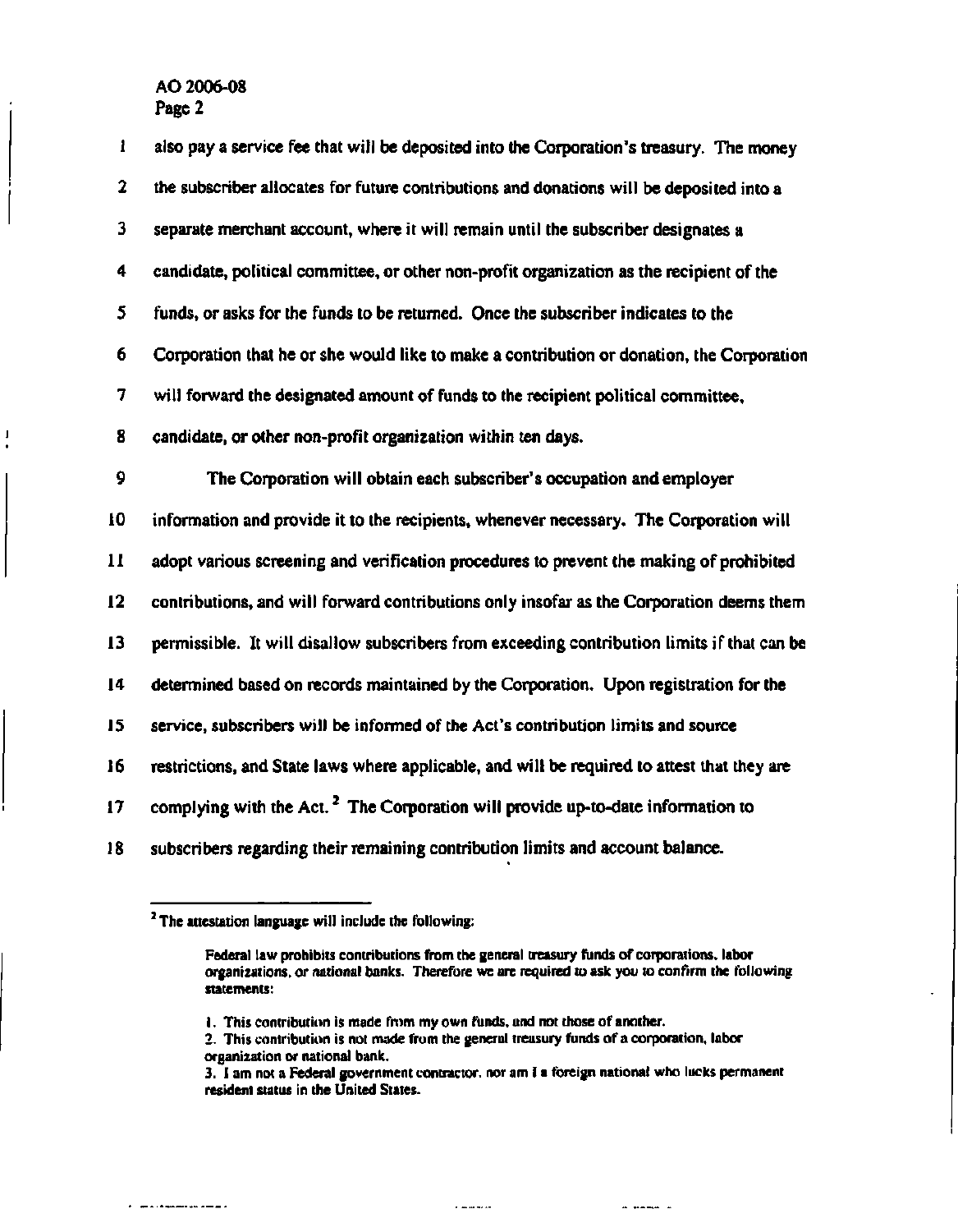| 1                       | The Corporation will use its best efforts to monitor subscriber contributions made          |
|-------------------------|---------------------------------------------------------------------------------------------|
| $\mathbf 2$             | independently of the arrangement with the Corporation to ensure compliance with the         |
| $\overline{\mathbf{3}}$ | Act. If a subscriber makes a contribution using funds not held by the Corporation, the      |
| 4                       | subscriber may report the contribution to the Corporation, and the Corporation will         |
| 5                       | ensure the contribution is recorded in its records and counted towards all relevant         |
| 6                       | contribution limits. The Corporation will not forward any contributions it knows to be in   |
| 7                       | violation of the Act and will notify subscribers when they have reached any applicable      |
| 8                       | contribution limit.                                                                         |
| 9                       | The Corporation will not place any limits on how a subscriber disburses his or her          |
| 10                      | money, other than refusing to forward contributions it knows to be in violation of the Act, |
| $\bf{11}$               | as described above. The Corporation will not engage in Federal election activity or         |
| 12                      | expressly advocate the election or defeat of any clearly identified candidates or advocate  |
| 13                      | on behalf of any causes. All money in the merchant account will remain the property of      |
| 14                      | the individual subscriber, and the Corporation will provide only an accounting and          |
| 15                      | forwarding service.                                                                         |
| 16                      | The Corporation intends to recruit individuals to serve on its Board of Directors           |
| 17                      | who may also be officers of political committees and non-profit organizations.              |
| 18                      | Below are descriptions of different business models with alternative fee structures         |
| 19                      | and various additional services that the Corporation is considering.                        |
|                         |                                                                                             |

**<sup>[</sup>For credit or debit card transactions]** 

\_\_\_\_\_\_\_\_\_

 $\ddot{\phantom{a}}$ 

J.

**4. This contribution is made on a personal credit or debit card for which I have the legal obligation to pay, and is made neither on a corporate or business entity card nor on the card of another.** 

**Failure to sign or attest to any of' the attestations above will result in rejection of the funds. Additionally. the Corporation plans to inform prospective subscribers that their contributions will be publicly identified on the recipient's disclosure reports.** 

 $\epsilon$  -rank -rank

 $\ddot{\phantom{a}}$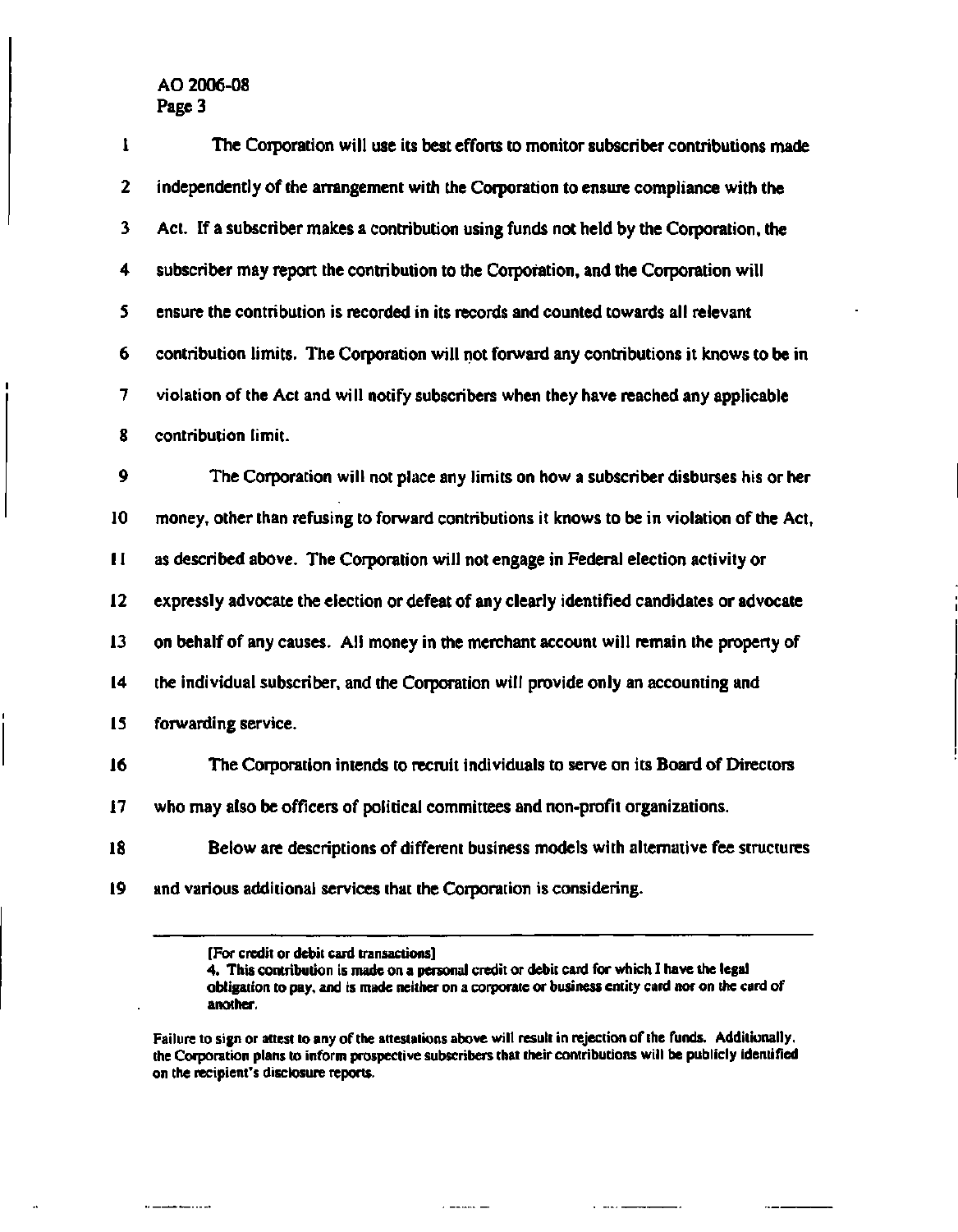## **1 I. Principal Business Model**

**2 Under the principal business model the Corporation will be funded entirely by 3 service fees paid by individual subscribers. The Federal and non-Federal candidates, 4 political committees, and non-profit organizations that receive forwarded contributions 5 and donations will not pay the Corporation for its services, and the Corporation will not 6 enter into a contractual relationship with these entities.** 

# **7 2. Alternative Business Model**

**8 The Corporation is also considering an alternative business model that includes 9 charging the recipient entity a "shipping and handling" fee. This fee would be in addition 10 to any fees charged to the individual subscribers of the Corporation. In all other respects, 11 the Corporation would operate identically under the principal and the alternative business 12 models.** 

## **13 3. Forwarding Solicitations to Subscribers**

**14 The Corporation expects that it may receive solicitations directly from candidates, 15 political committees, and non-profit organizations. The Corporation intends to ask its 16 subscribers to fill out a questionnaire that will be used to develop a "donor profile" for 17 each of them. Solicitations matching a subscriber's donor profile will be forwarded to 18 the subscriber. While the Corporation will accept solicitations from any candidate, 19 political party, political committee, or non-profit organization, some solicitations may not 20 be forwarded to the subscriber due to screening based on the subscriber's donor profile. 21 The Corporation does not propose to charge any fee to candidates or political committees 22 for this service.** 

ومردما ومعاملات

. . . . . . . . .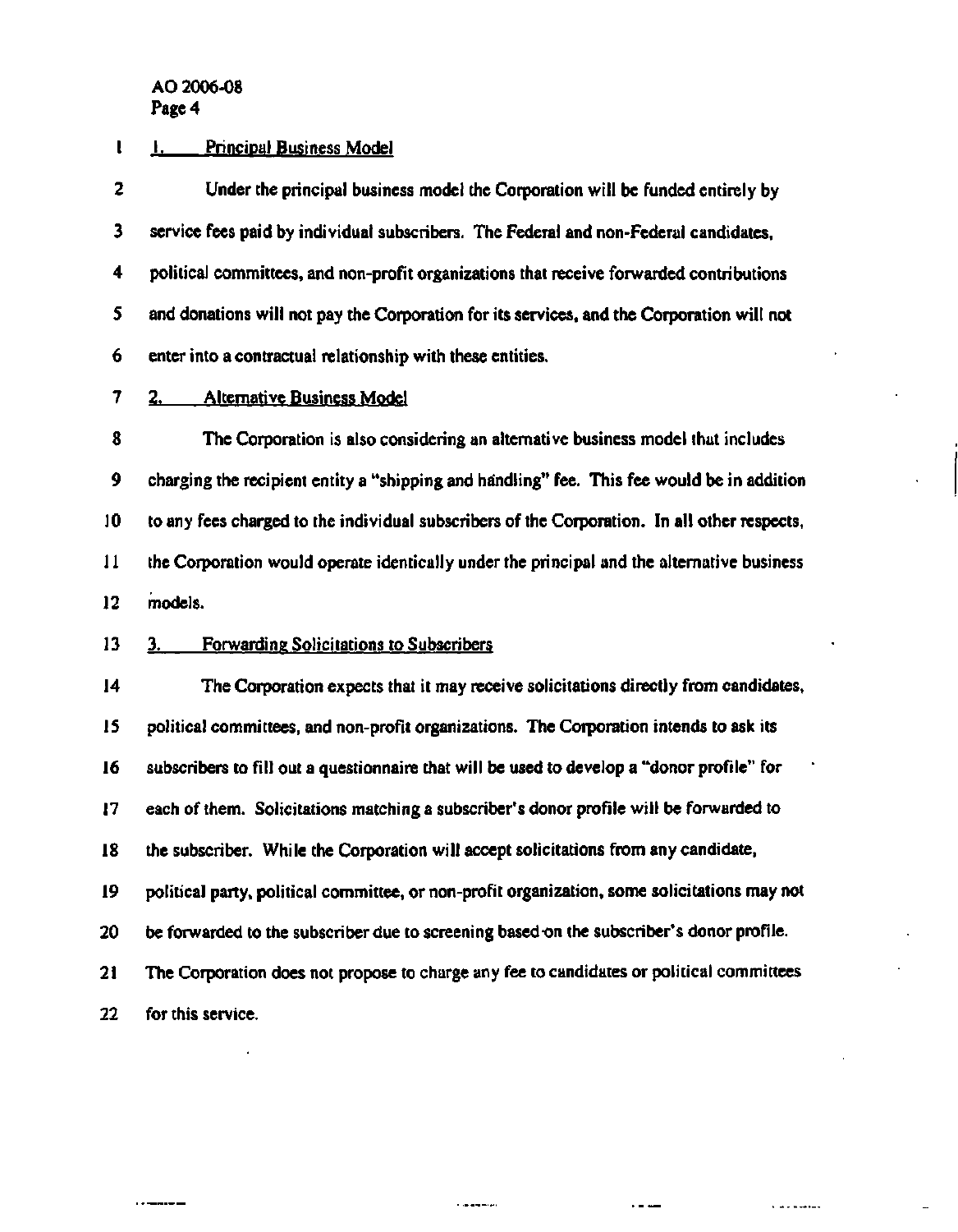$\frac{1}{2}$ 

 $\beta$  , and  $\alpha$ 

 $\boldsymbol{\mathsf{I}}$ 

 $\overline{\phantom{a}}$  $\mathbf{I}$ 

 $\cdot$  $\begin{array}{c} \hline \end{array}$ 

# **1 4. Commentary and Analysis Service**

| $\overline{\mathbf{2}}$ | The Corporation is considering providing commentary and analysis of various               |
|-------------------------|-------------------------------------------------------------------------------------------|
| 3                       | State and Federal officeholders, non-profit organizations, campaigns, and events as an    |
| 4                       | additional service to its individual subscribers. This may include providing biographical |
| 5                       | information, voting records of a candidate on particular issues, ratings of a candidate   |
| 6                       | given by various organizations, reelection percentages, the candidate's campaign          |
| 7                       | contribution position, the strength of the candidate's party loyalty, and any relevant    |
| 8                       | media articles.                                                                           |
| 9                       | <b>Questions Presented</b>                                                                |
| 10                      | 1. May the Corporation collect and forward contributions to political committees as a     |
| $\mathbf{H}$            | commercial vendor and/or as a commercial fundraising firm?                                |
| 12                      | 2. May the Corporation maintain two accounts: one for its corporate treasury, and one     |
| 13                      | for funds held for subscribers to be used to make donations and contributions?            |
| 14                      | 3. May the Corporation receive and forward contribution suggestions from political        |
| 15                      | committees to its subscribers?                                                            |
| 16                      | 4. May the Corporation recruit individuals to serve on its Board of Directors who may     |
| 17                      | also be officers of political committees?                                                 |
| 18                      | <b>Legal Analysis and Conclusions</b>                                                     |
| 19                      | 1. May the Corporation collect and forward contributions to political committees as a     |
| 20                      | commercial vendor and/or as a commercial fundraising firm?                                |
| 21                      | Yes, the Corporation may collect and forward contributions to unauthorized                |
| 22                      | committees as a "commercial vendor" under $11$ CFR $114.2(f)(1)$ pursuant to the proposed |
| 23                      | alternative business model. The Corporation, however, does not qualify as a               |

.<br>..

 $\ddot{\phantom{1}}$ 

 $\bar{\nu}$  and  $\bar{\nu}$ 

 $\cdots \cdots \cdots \cdots \cdots \cdots$ 

bha ga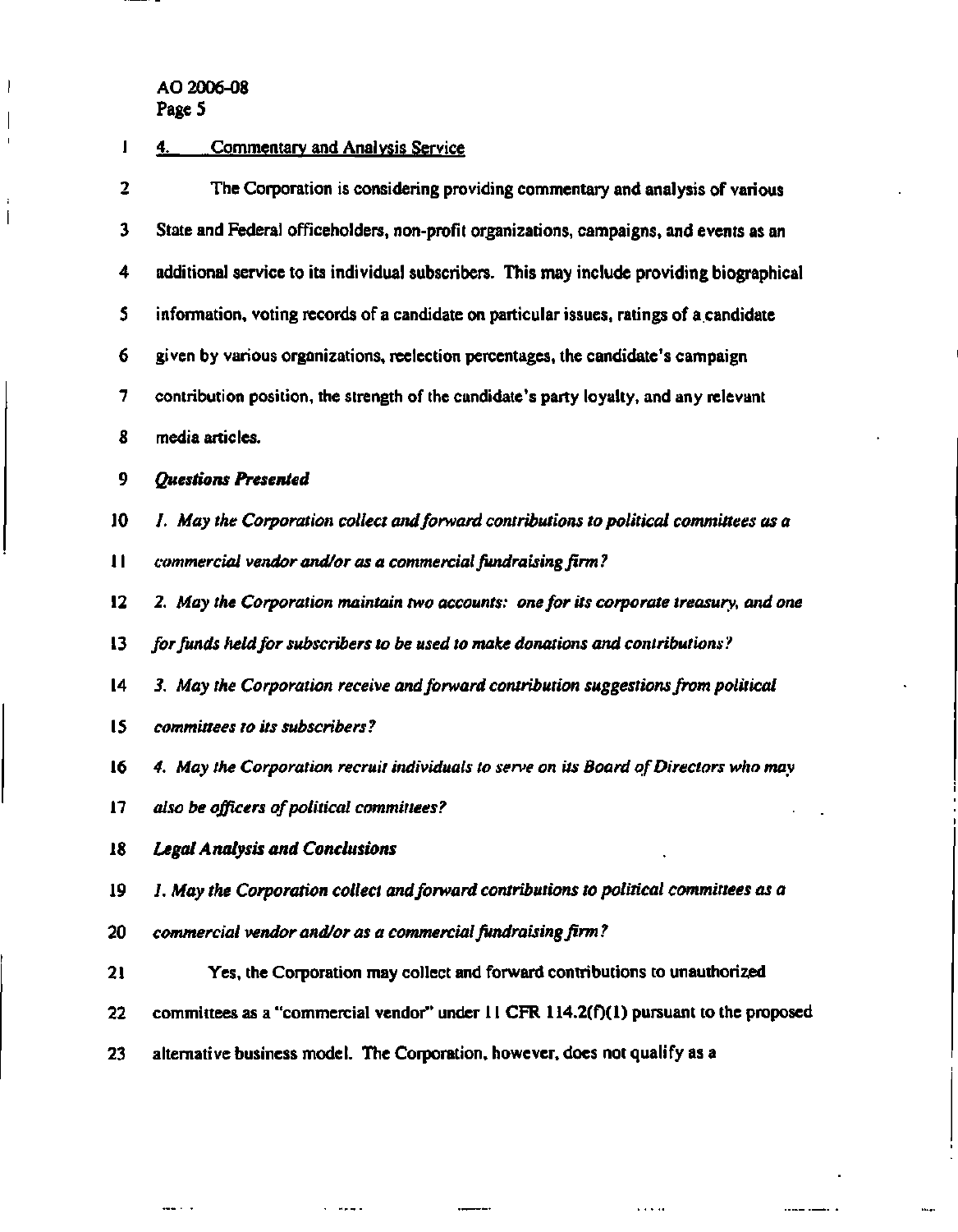**1 "commercial fundraising firm" under 11 CFR 110.6 and therefore may not forward 2 contributions to candidates or their authorized committees under either business model. 3 unless, in addition to the subscriber agreement, each candidate or his authorized 4 committee that is to receive a contribution from a subscriber also retains the Corporation 5 as a "commercial fundraising firm." 6 A. Commercial Vendor Exception 7 Corporations are prohibited from making any "contribution or expenditure" in 8 connection with a Federal election. 2 U.S.C. 441b(a); 11 CFR 114.2(b). The definition 9 of "contribution" includes "anything of value made by any person for the purpose of 10 influencing any election for Federal office." 2 U.S.C. 441b(b)(2), 431(8)(A)(i); 11 CFR 11 100.52(a). Commission regulations further define "anything of value" to include "the 12 provision of any goods or services without charge or at a charge that is less than the usual 13 and normal charge for such goods or services." 11 CFR 100.52(d)(1). 14 As part of the prohibition on corporate contributions and expenditures, 15 corporations are prohibited from facilitating the making of contributions to candidates or**  16 political committees. See 11 CFR 114.2(f)(1). Facilitation means using "corporate or **17 labor organization resources or facilities to engage in fundraising activities in connection 18 with any Federal election."** *Id.* **However, a corporation does not facilitate the making of 19 a contribution to a candidate if it provides goods or services in the ordinary course of 20 business as a "commercial vendor" at the usual and normal charge.** *Id.* **Therefore, your 21 proposal to forward contributions to candidates and political committees would be 22 impermissible under the Act and Commission regulations unless the .Corporation meets 23 this "commercial vendor" exception.** 

**i**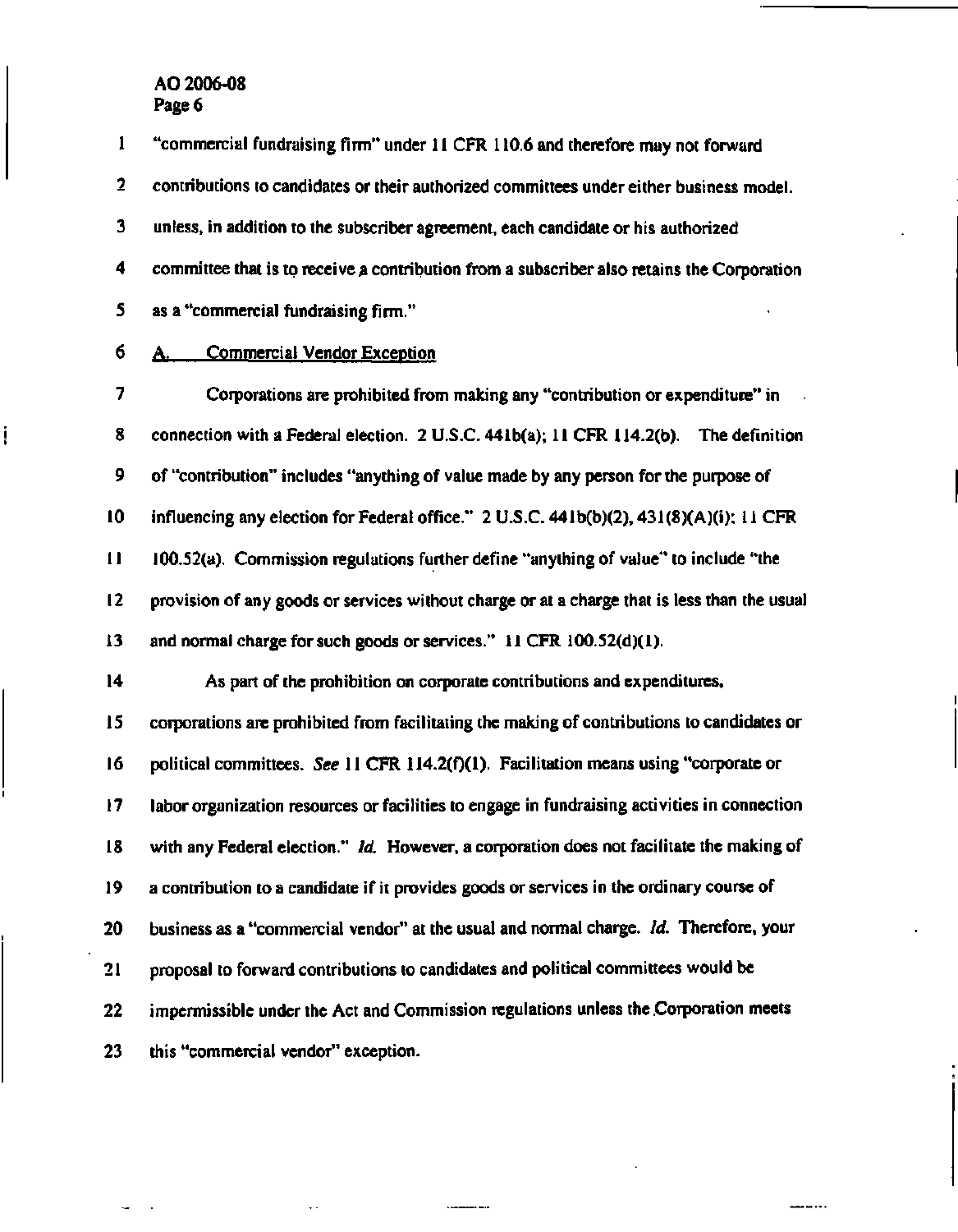| $\mathbf{I}$    | In Advisory Opinions 2004-19 (DollarVote) and 2002-07 (Careau), the                       |
|-----------------|-------------------------------------------------------------------------------------------|
| 2               | Commission determined that corporations could collect and forward contributions to        |
| 3               | candidates as commercial vendors. The Commission determined that corporations             |
| 4               | qualified as "commercial vendors" under $11$ CFR $114.2(f)(1)$ because (1) their services |
| 5               | were rendered in the ordinary course of business for the usual and normal charge paid by  |
| 6               | authorized committees; (2) they forwarded earmarked contributions to candidates through   |
| 7               | separate merchant accounts; and (3) their websites incorporated adequate screening        |
| 8               | procedures to ensure that they did not forward illegal contributions.                     |
| 9               | The Corporation's principal business model does not meet the first of these three         |
| 10              | requirements. Under the principal business model, the Corporation would be funded         |
| 11              | solely by payments from individual subscribers, rather than from the recipient candidates |
| 12 <sub>2</sub> | and political committees. Under this arrangement the Corporation would be providing its   |
| 13              | services at no cost to the recipient candidates and political committees:                 |
| 14              | The services that would be provided by the Corporation share several key                  |
| 15              | characteristics with the services provided by DollarVote.org in Advisory Opinion 2004-    |
| 16              | 19 (DollarVote), but also present some important distinctions. DollarVote.org intended    |
| 17              | to collect individual contributions, hold them in a merchant account, and forward them to |
| 18              | political committees. DollarVote.org planned to charge individual subscribers a fee for   |
| 19              | the corporation's services. In addition, DollarVote.org proposed charging recipient       |
| 20              | political committees a "substantial account fee" that represented the usual and normal    |
| 21              | charge for its services, including adequate profit and compensation.                      |
| 22              | The Corporation's proposed business model is also similar to the business model           |
| 23              | proposed by Careau & Co ("Careau") in Advisory Opinion 2002-07 (Careau). Careau           |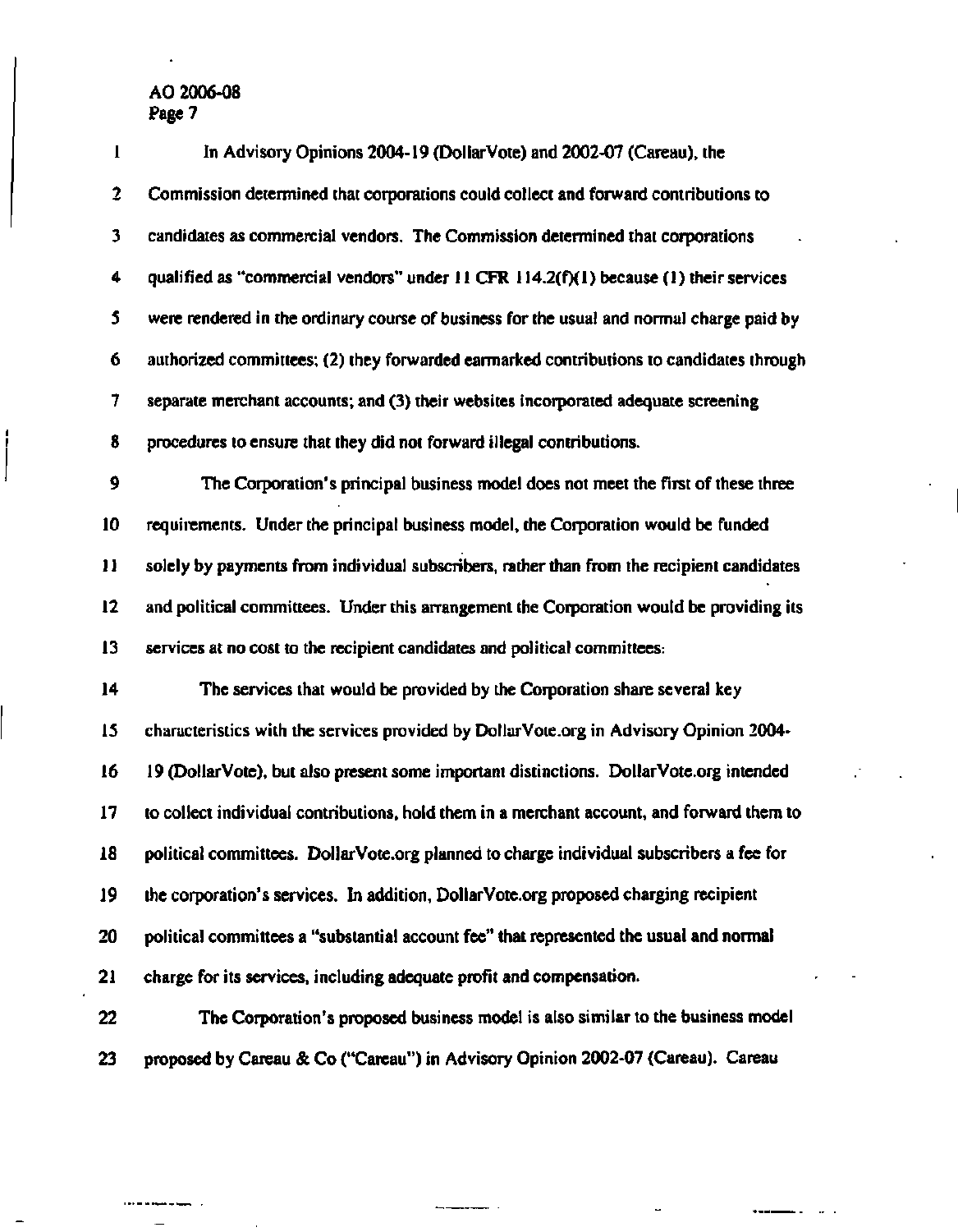**1 proposed allowing individuals to make monthly contributions to political committees 2 through the corporation. Careau was to be compensated by the political committees for 3 "arranging these processing services and creating a website that facilitates contributions 4 to the individual Federal political committees." 5 The Commission concluded in Advisory Opinions 2004-19 (DollarVote) and 6 2002-7 (Careau) that both<DollarVote.org>and Careau were "providing something of 7 value" to the recipient political committees. Thus, the Commission concluded in both 8 cases that the corporations were required to receive compensation in the amount of the 9 usual and normal charge for the services provided from the recipient political committees 10 in order to avoid making prohibited contributions under 2 U.S.C. 441 b(a) and 11 CFR 11 114.2(b) and to qualify as a commercial vendor under 11 CFR 114.2(f)( 1). 12 The Corporation in this case proposes two business models that are similar in 13 some respects to the business models of [DollarVote.org a](DollarVote.org)nd Careau. As in those cases, 14 the Corporation here is providing "something of value" to the political committees when 15 it facilitates contributions to those political committees. However, unlike<DollarVote.org> 16 and Careau, the Corporation's principal business model would not charge the recipient 17 political committees anything for the services it is providing. This would result in the 18 Corporation making prohibited contributions to the recipient political committees under 2 19 U.S.C. 441b(a) and 11 CFR 114.2(b). Under the principal business model, the 20 Corporation would not qualify as a "commercial vendor" and its activity would thus be 21 an impermissible facilitation of contributions. 22 Under the alternative business model, the Corporation will charge a "shipping and 23 handling" fee to the recipient candidates and political committees. The Commission**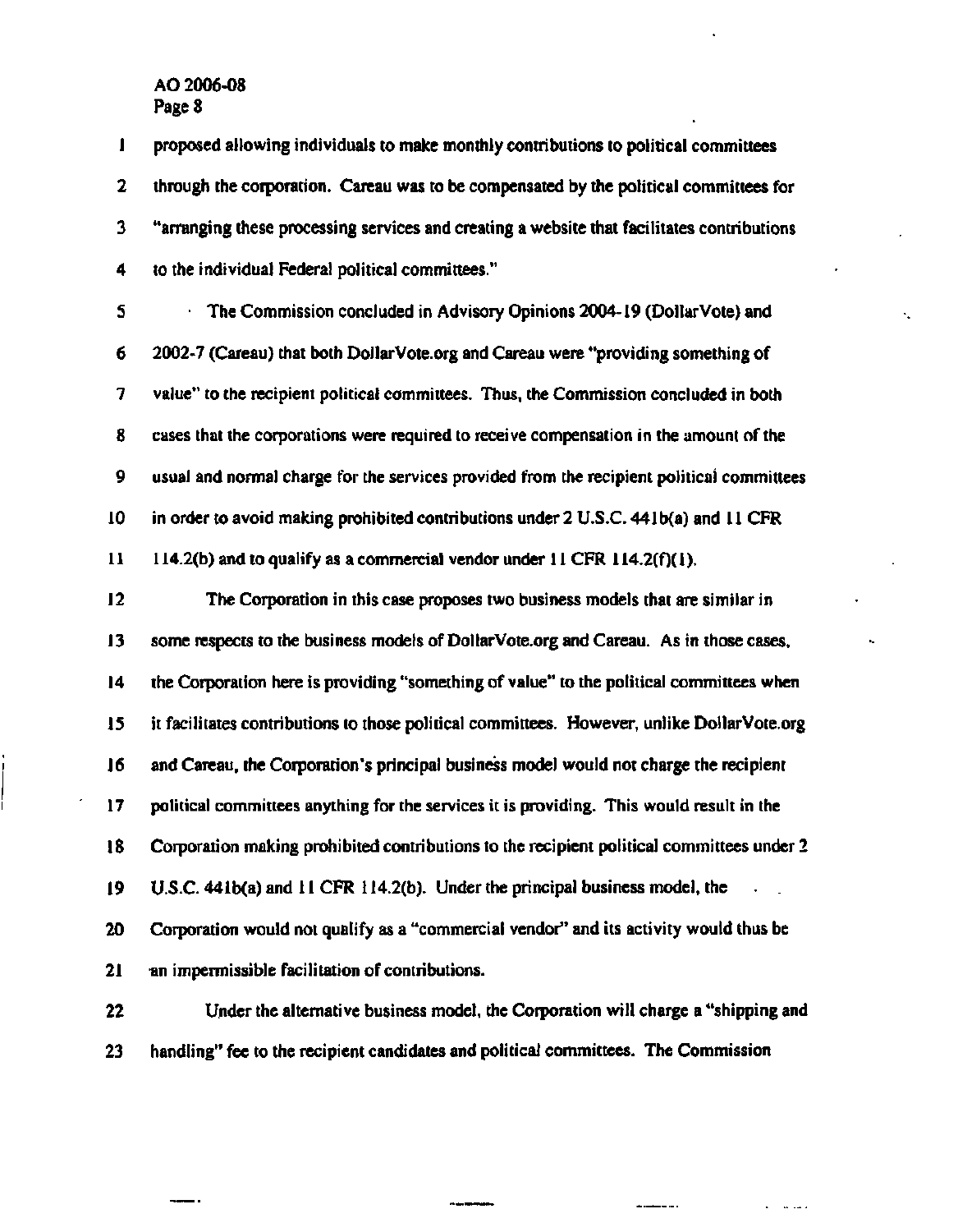| 1              | concludes that if this fee represents the usual and normal charge for the cost of          |
|----------------|--------------------------------------------------------------------------------------------|
| $\overline{2}$ | forwarding contributions (not including services provided solely to subscribers, such as   |
| 3              | financial advice), then the first requirement would be satisfied. See 11 CFR 114.2(f)(1).  |
| 4              | The Corporation must receive the fee either in advance or concurrently with the            |
| 5              | forwarding of contributions to the political committees. This fee must include more than   |
| 6              | the cost of the shipping and handling of the physical check or wire transfer, but rather   |
| 7              | include the entire usual and normal charge for the Corporation's services that are related |
| 8              | to the facilitation of the contribution. $3$                                               |
| 9              | The Corporation's alternative business model also satisfies the other two                  |
| 10             | requirements of 11 CFR 114.2(f)(1) discussed in Advisory Opinion 2004-19. The              |
| 11             | Corporation's plan ensures that funds earmarked for contributions would not become         |
| 12             | corporate funds. All contributions (minus any pre-disclosed service fees) would be         |
| 13             | processed through a separate merchant account and would not be commingled with             |
| 14             | corporate treasury funds. Finally, based on your representations, the proposed screening   |
| 15             | and verification procedures for electronic payments are consistent with those the          |
| 16.            | Commission has found acceptable in previous advisory opinions. See Advisory Opinions       |
| 17             | 2004-19 (DollarVote), 1999-22 (Aristotle Publishing), and 1999-09 (Bradley for             |
| 18             | President).                                                                                |
| 19             | Therefore, use of the alternative business model would qualify the Corporation as          |

a concern and more companies

**20 a "commercial vendor." Accordingly, it may collect and forward contributions to** 

**Continue** 

**<sup>3</sup> The Commission notes that in the alternative, it would be permissible to deduct the costs of the facilitation from the subscriber's funds sent to the recipient committee and transfer those funds to the Corporation's general treasury. Under this model, the subscriber would be considered to have made an in-kind contribution in the amount that was deducted and would be required to count both the cash contribution to the recipient committee or candidate and the in-kind contribution towards any applicable contribution limits. Similarly, the Corporation would be required to inform the committee about the in-kind contribution and the committee would be required to report receiving both the monetary and the in-kind contributions.**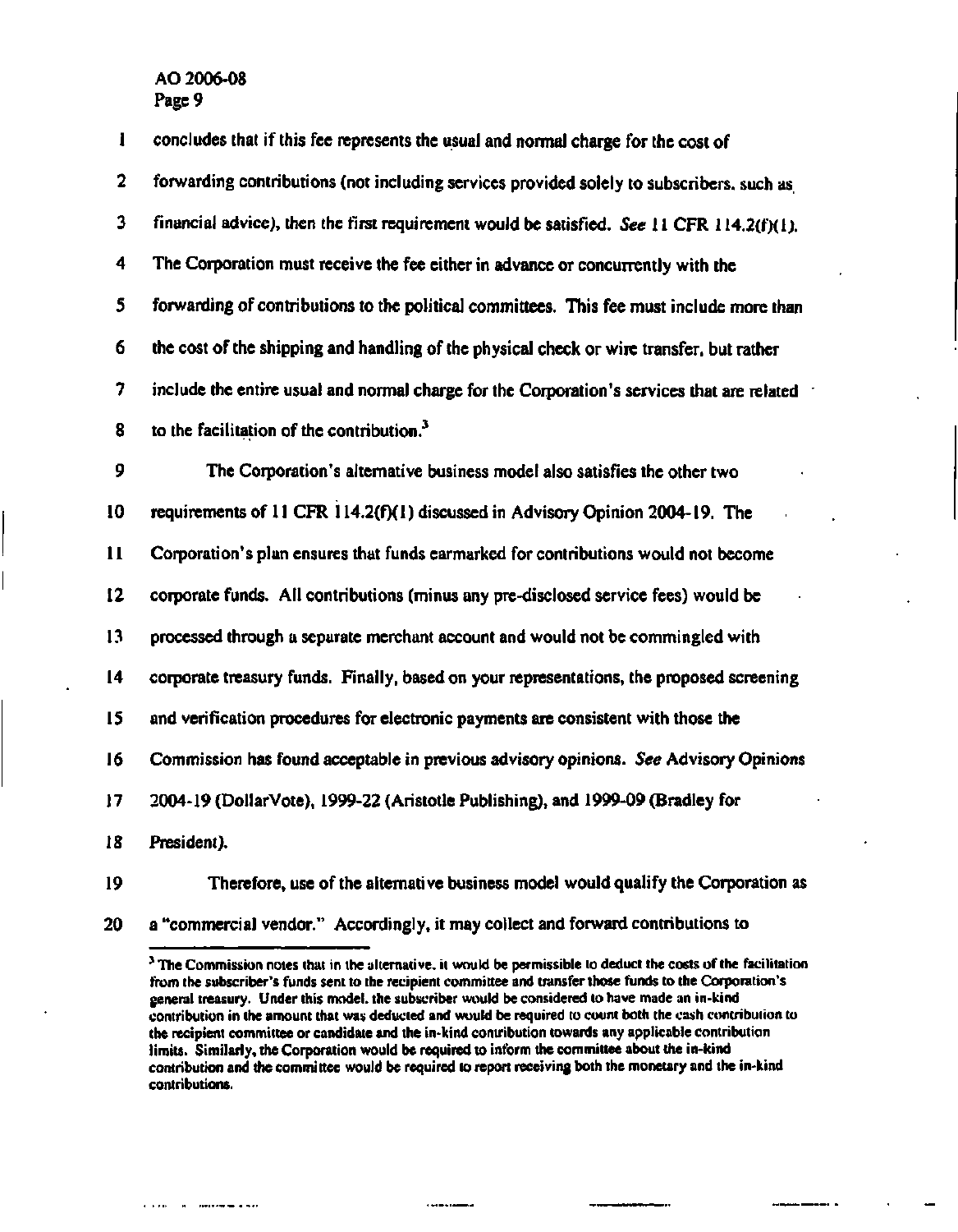**1** unauthorized committees under 11 CFR 114.2(f)(1). However, it may not do so for

**2 candidates and their authorized committees for the reasons discussed below.** 

**3 B. Commercial Fundraising Firm Exception** 

**4 The Corporation's plan to collect and forward contributions earmarked, or 5 otherwise directed to, Federal candidates or their authorized committees also requires the 6 Corporation to be a "commercial fundraising firm."** *See* **11 CFR 110.6(b)(2)(i)(D). Your 7 proposal includes two types of services that the Corporation might offer to individual 8 subscribers: (1) forwarding earmarked contributions to candidates and (2) providing 9 additional "commentary and analysis" to individuals regarding candidates.** 

## **10 1. Forwarding earmarked contributions**

**11 The Act and Commission regulations permit a "conduit or intermediary" to 12 collect and forward contributions from individuals that have been earmarked for a 13 specific candidate, subject to certain limitations and reporting requirements. 2 U.S.C. 14 441a(a)(8); 11 CFR 110.6. However, any person who is prohibited from making 15 contributions or expenditures (such as a corporation under 2 U.S.C. 441b(a)) is also 16 prohibited from acting as a conduit or intermediary for contributions earmarked to 17 candidates. 11 CFR 110.6(b)(2)(ii). Corporations are thus prohibited from collecting and 18 forwarding contributions to candidates.** *See* **Advisory Opinion 2004-19 (DollarVote). 19 There is, however, an exception for a corporation that qualifies as "a commercial 20 fundraising firm retained by the candidate or the candidate's authorized committee to 21 assist in fundraising." 11 CFR 110.6(b)(2)(i)(D).** *See e.g.* **Advisory Opinion 2004-19 22 (DollarVote) (DollarVote satisfied the "commercial fundraising firm" exception from the 23 definition of "conduit or intermediary" because "it is a 'commercial vendor'... retained**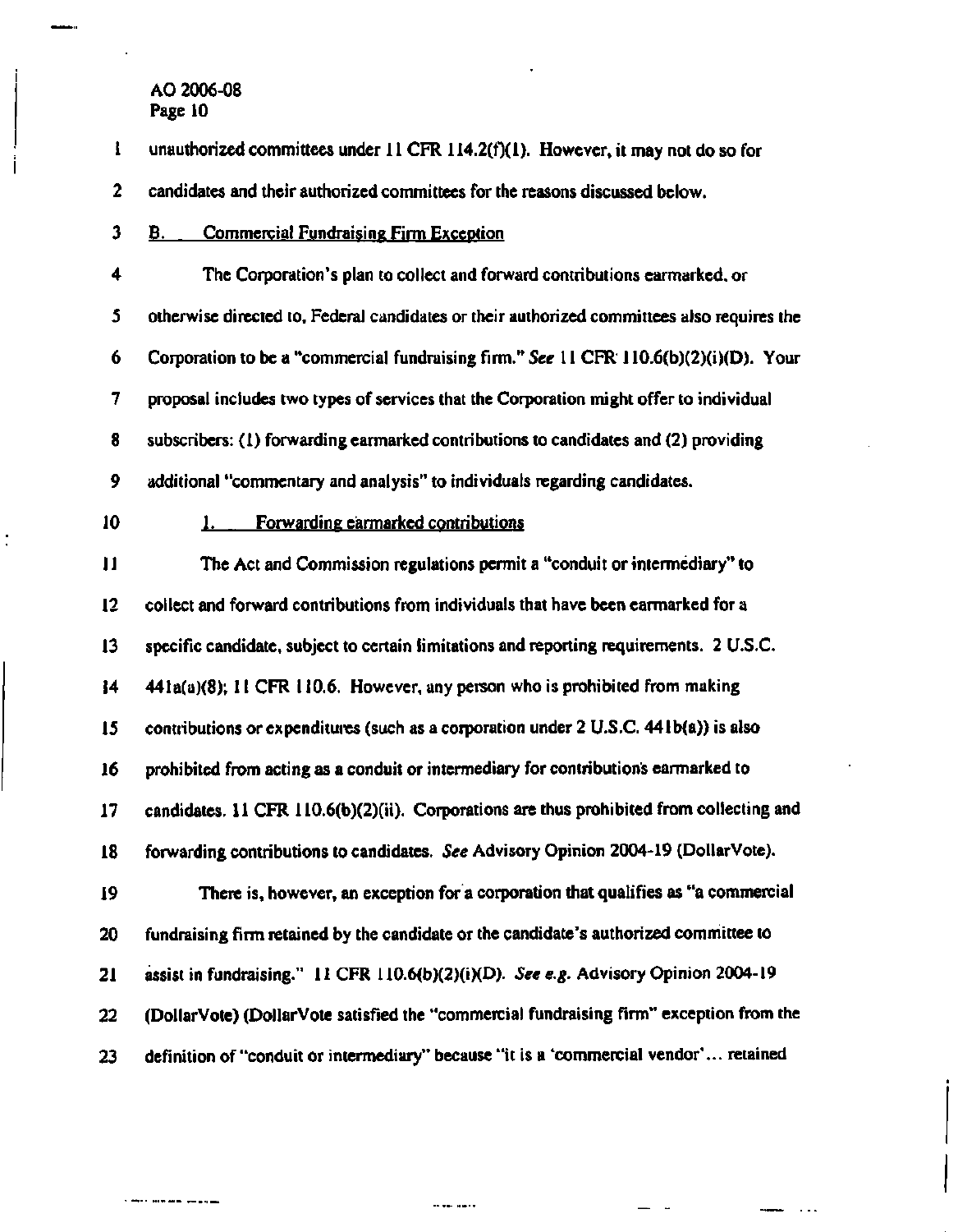$\sim$   $\sim$ 

.. ..

| ı            | by candidates to assist in raising funds for their campaigns."). In contrast to                   |
|--------------|---------------------------------------------------------------------------------------------------|
| $\mathbf{2}$ | DollarVote.org, the Corporation will be retained only by individual contributors and not          |
| 3            | by candidates or their authorized committees. Therefore, the Corporation does not                 |
| 4            | qualify for the "commercial fundraising firm" exception in 11 CFR 110.6(b)(2)(i)(D). <sup>4</sup> |
| 5            | Consequently, the Corporation may not receive and forward any earmarked contributions             |
| б            | to Federal candidates or their authorized committees under either proposed business               |
| 7            | model.                                                                                            |
| 8            | However, the Commission notes that if the Corporation were to be retained by a                    |
| 9            | recipient candidate or authorized committee then it may qualify as a "commercial                  |
| 10           | fundraising firm" under 11 CFR 110.6(b)(2)(i)(D) and could then receive and forward               |
| 11           | earmarked contributions to those candidates or authorized committees.                             |
| 12           | Providing commentary and analysis<br>2.                                                           |
|              |                                                                                                   |
| 13           | The Corporation intends to provide commentary and analysis of Federal                             |
| 14           | candidates as an additional service to its subscribers. This service would include                |
| 15           | providing biographical information, voting records, ratings by select organizations, select       |
| 16           | media articles, information on party loyalty, and other information the Corporation deems         |
| 17           | relevant.                                                                                         |
| 18           | Under $11$ CFR $110.6(d)(2)$ , if a conduit or intermediary exercises any direction or            |
| 19           | control over the choice of the recipient candidate, the earmarked contribution shall be           |
| 20           | considered a contribution by both the original contributor and the conduit or                     |
| 21           | intermediary. The Commission stated in Advisory Opinion 2004-19 (DollarVote) that it              |

**<sup>4</sup> The Commission also concludes that the Corporation does not fit within any of the other exceptions set forth in 11 CFR 110.6(b)(2)(i).** 

....

 $\cdots$ .....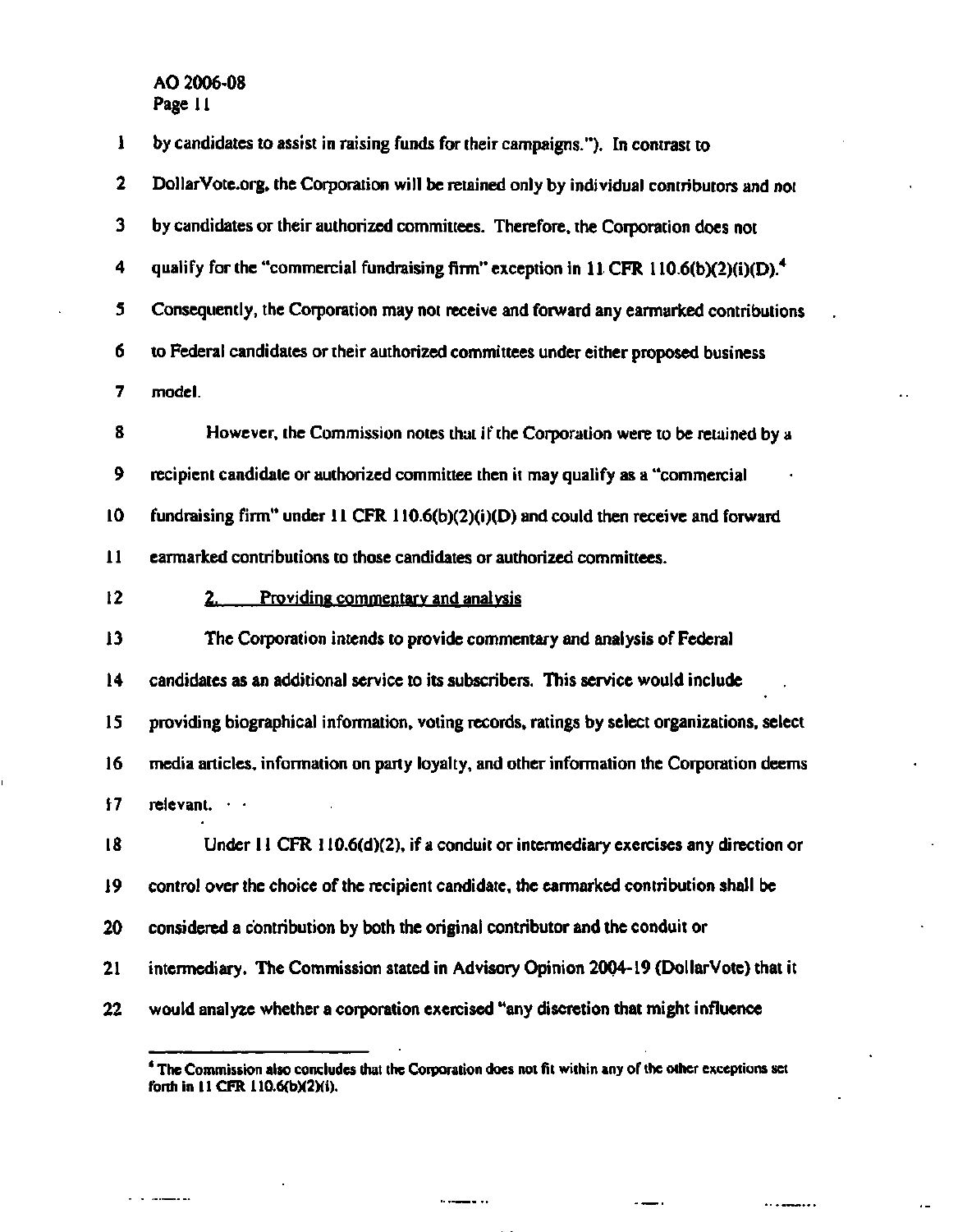**1 which candidates would be recipients of the contributions, or the amounts that candidates**  2 would receive." The Commission further noted that "the existence of such discretion **3 would militate against a conclusion that the firm is providing a commercial service on an 4 equal basis to all candidates registered with the firm." Because any contribution from the 5 Corporation would be prohibited, the Corporation may not engage in any activity that 6 would constitute "direction or control."** 

**7 The proposed commentary and analysis service would constitute direction or 8 control, and is therefore prohibited by 11 CFR 110.6(d)(1) and (2). The Corporation 9 would necessarily make a series of subjective judgments in determining the pertinent 10 media articles, compilations of legislative voting records, candidate ratings by various 11 issue organizations, rankings of "party loyalty," and any other information the 12 Corporation deems appropriate to pass on to subscribers. Only this information would be 13 furnished to subscribers to assist them in making contributions. These judgments would 14 allow the Corporation to exercise "direction or control" that may well have a significant 15 "influence" on the decisions of subscribers to contribute at all to particular candidates, as 16 well as the amounts of their contributions. This activity is more analogous to the role an 17 SSF takes with regard to encouraging its restricted class to contribute to particular 18 candidates or other political committees. Therefore, even if the Corporation were to be 19 properly retained by candidates to forward earmarked contributions as a "commercial 20 fundraising firm," it may not offer this additional commentary and analysis regarding 21 Federal candidates as a part of its service to subscribers.** 

**22** *2. May the Corporation maintain two accounts: one for its corporate treasury, and one*  **23** *for funds held for subscribers to be used to make donations and contributions?* 

--- ---

دا المستوفية الم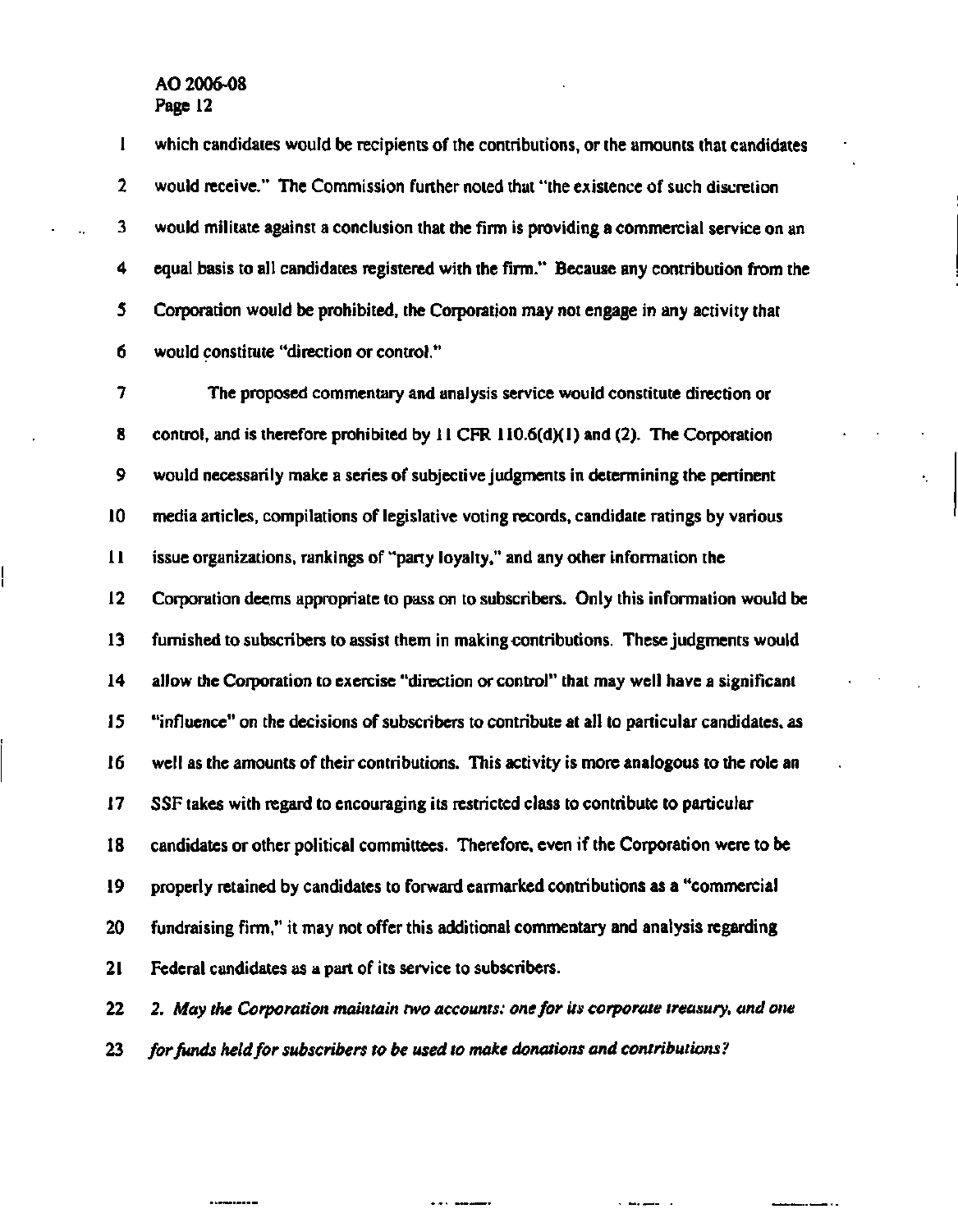$\overline{\phantom{a}}$ 

| 1            | Yes, the Corporation is required to maintain two accounts under the proposal that            |
|--------------|----------------------------------------------------------------------------------------------|
| $\mathbf 2$  | has been submitted. The Commission stated in Advisory Opinion 2004-19 (DollarVote)           |
| 3            | that for a Corporation to qualify for the commercial vendor exception (see question 1,       |
| 4            | above) it must use a separate merchant account for funds to be dispersed as contributions.   |
| 5            | This account must be entirely segregated from the Corporation's general treasury to          |
| 6            | ensure that the funds are not commingled.                                                    |
| 7            | 3. May the Corporation receive and forward contribution suggestions from political           |
| 8            | committees to its subscribers?                                                               |
| 9            | No, the Corporation would be making prohibited corporate contributions to                    |
| 10           | political committees if it provides them with the equivalent of free access to potential     |
| $\mathbf{H}$ | contributors by forwarding solicitations to the Corporation's subscribers.                   |
| $12 \,$      | As discussed above, it is impermissible for a corporation to make a contribution to          |
| 13           | a political committee. 2 U.S.C. 441b(a); 11 CFR 114.2(b). A membership list or mailing       |
| 14           | list is specifically included as an example of an item that must be provided at the usual or |
| 15           | normal charge to avoid making a contribution. 11 CFR 100.52(d)(1). Here, the                 |
| 16           | Corporation intends to allow political committees the equivalent of free access to its       |
| 17           | membership and mailing lists by passing along solicitations to its subscribers at no charge  |
| 18           | to the political committees. This would result in impermissible contributions by the         |
| 19           | Corporation to the political committees.                                                     |
| 20           | The proposal to pass along solicitations to its individual subscribers would also-           |
| 21           | constitute impermissible corporate facilitation of contributions. See 11 CFR 114.2(f)(1).    |
| 22           | Under 11 CFR $114.2(f)(2)(C)$ , providing access to the Corporation's subscribers at no      |
| 23           | charge to political committees for solicitations would be facilitation. However, as          |

 $\ddot{\phantom{0}}$ 

 $\alpha$  and  $\alpha$ 

 $\overline{\phantom{a}}$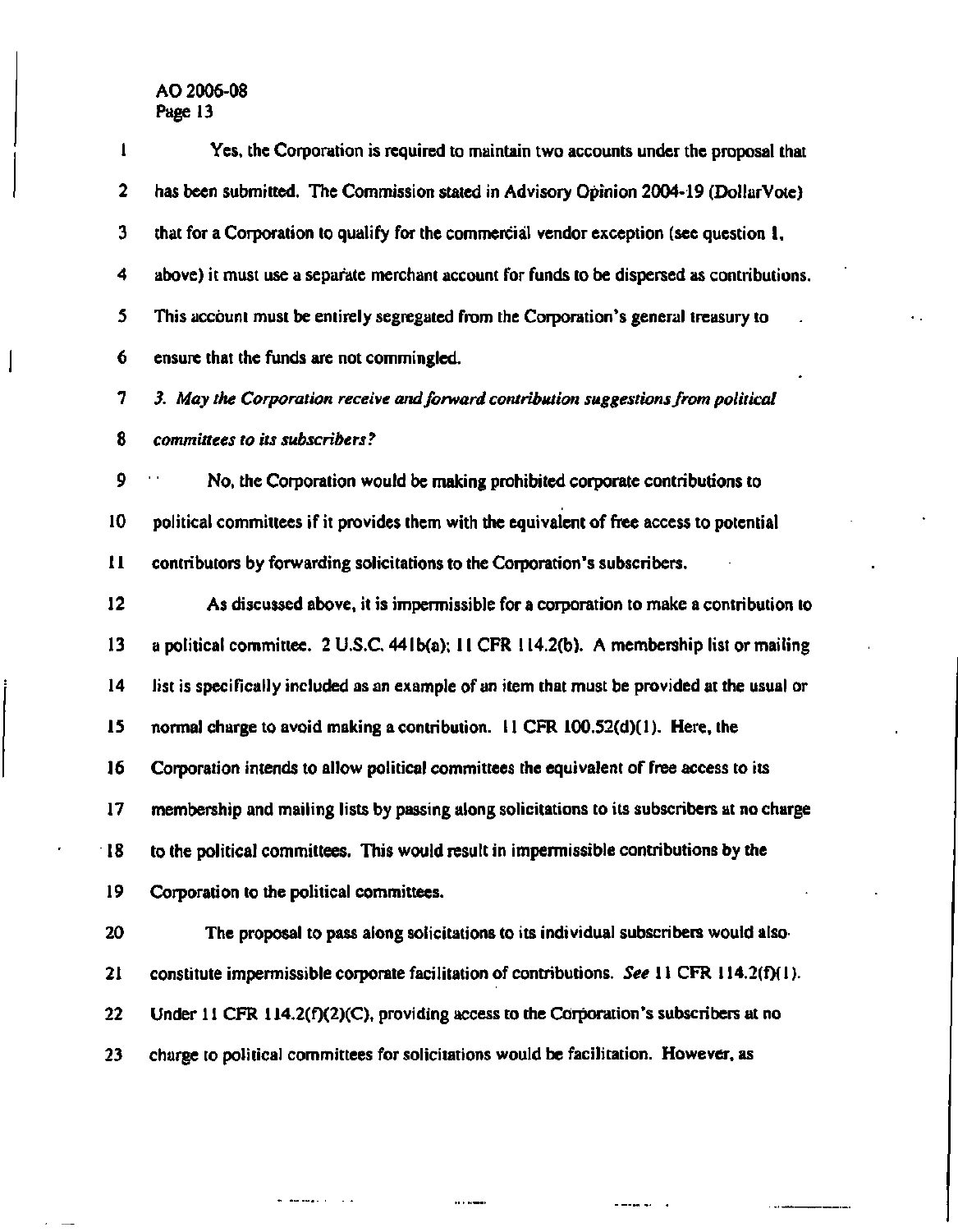$\frac{1}{2}$ 

**1 discussed above, a Corporation does not facilitate the making of a contribution if it**  2 provides goods or services in the ordinary course of business as a commercial vendor for **3 the usual and normal charge.** *Id.* **Therefore, the Corporation's proposal to forward 4 solicitations must be modified to include charging the political committees the usual and 5 normal charge for access to the membership and mailing-lists to in order to satisfy the 6 "commercial vendor" exception.** *See* **Advisory Opinion 2004-19 (DollarVote).**  7 4. May the Corporation recruit individuals to serve on its Board of Directors who may 8 *also be officers of political committees?*  **9 Yes, the Corporation may recruit individuals to serve on its Board of Directors 10 who may also be officers of political committees. However, if these individuals are 11 acting on behalf of a Federal candidate or political party committee while participating on 12 the Corporation's Board of Directors, the Corporation might be directly or indirectly 13 established, financed, maintained, or controlled by a Federal candidate, officeholder, or 14 political party committee, and thus subject to the applicable limitations and prohibitions 15 in 2 U.S.C. 441i(a), 441i(b), and 441i(e)(l)(A) and (B).** *See* **Advisory Opinion 2005-02 16 (Corzine) (organization directly or indirectly established,.financed, maintained or 17 controlled by Federal candidate may only solicit funds that comply with the limits and 18 prohibitions of the Act, even in connection with a non-Federal election). If the 19 individuals are not acting on behalf of any Federal candidate or officeholder or any 20 political party committee while participating on the Board of Directors, then the 21 Corporation would not be considered to be directly or indirectly established, financed, 22 maintained, or controlled by .the Federal candidate or officeholder or political party** 

**23 committee.** *See* **Advisory Opinion 2003-10 (Reid) (the activities of an individual who** 

 $\frac{1}{2}$  and  $\frac{1}{2}$  are  $\frac{1}{2}$  and  $\frac{1}{2}$ 

**Contract Contract Contract Contract** 

Ť.